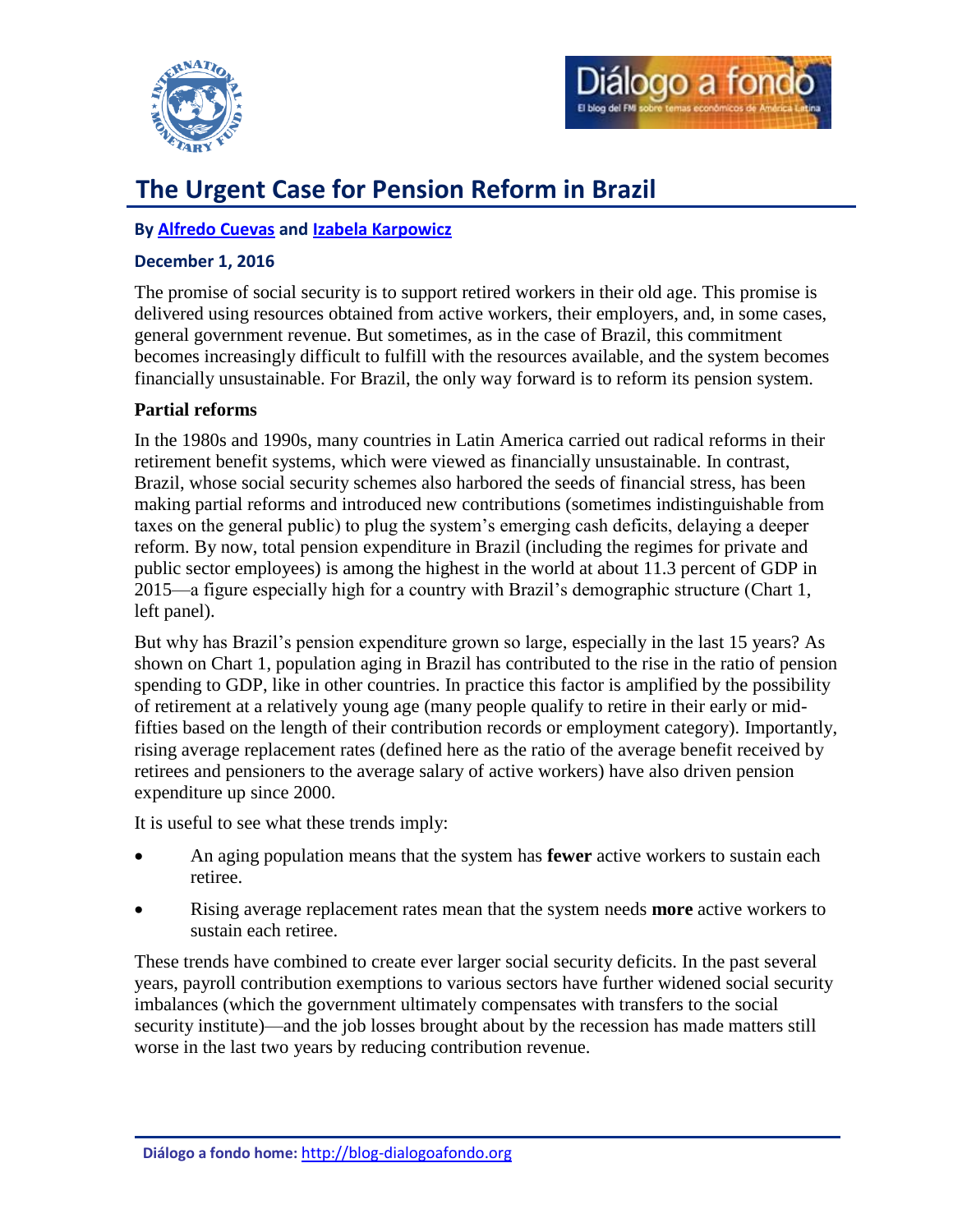

## **Alarming numbers**

Spending on pensions and the system's deficit are expected to keep rising. Without reforms, our [study](http://www.imf.org/external/pubs/cat/longres.aspx?sk=44393.0) finds that pension spending will rise to about 14 percent of GDP by 2021, 18 percent of GDP by 2030, and 26 percent of GDP by 2050 (Chart 2). The reasons are again population aging and the rules governing the growth in benefits:

- The Brazilian Institute of Statistics (IBGE) projects that old-age dependency (the ratio of older dependents to the working-age population) will reach 36 percent by 2050 from 11 percent today.
- Given the rule for updating the minimum wage and its link to pension benefits, individual benefits paid to most retirees' in the General Regime (RGPS)—which covers private sector workers—grow nearly as fast as nominal GDP. Thus, the growth in contribution revenue, which closely follows nominal GDP, is barely enough to finance the annual rise in the benefits paid to existing pensioners in the general regime. Effectively, very little money is left over to finance the increase in the population of retirees, which grows at 3.6 percent a year. Also, the cost of the Special Regimes (RPPS)—which covers employees of national and subnational public sector institutions—threatens to continue to increase because benefits usually increase with average salaries and important categories of employees will retire at a young age.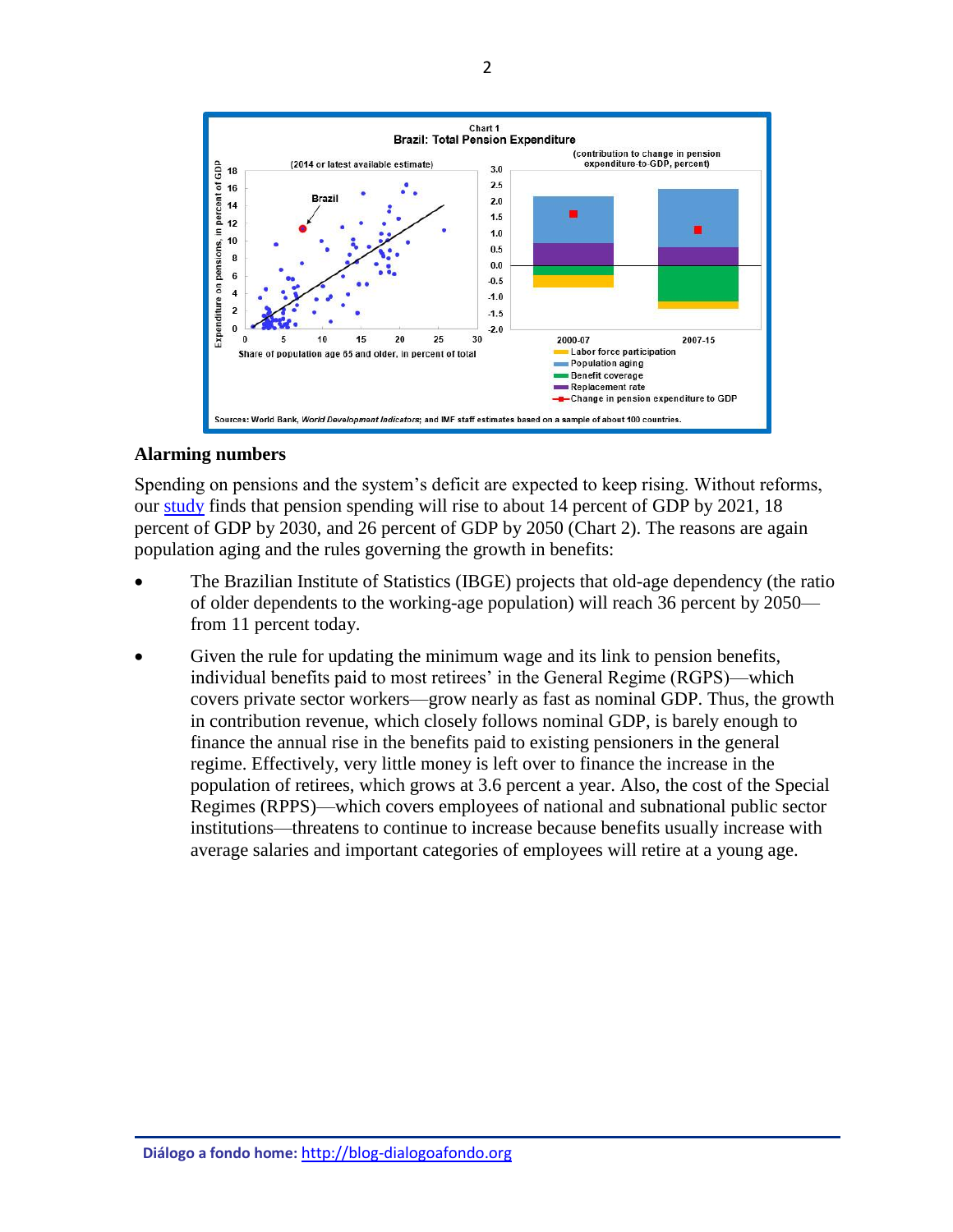

### **Measures to contain spending**

Given the large size of social security spending and its projected continuous increase, reform is essential and urgent. A balanced and ambitious social security reform will need to mobilize all available policies to ensure that the effort underlying the reform is shared broadly in the population.

- The General Regime and the Special Regimes should be covered in the reform. This is an issue of both fairness and good economy, as participants in the Special Regimes tend to retire with higher pensions.
- The eligibility criteria for retirement should be revised, including by gradually raising the minimum retirement age, as has been widely discussed in Brazil. Also, duplication of benefits should be reduced.
- The rate at which benefits are accrued over participants' working lives should be moderated to ensure that the increase in retirement age results in reduced financial imbalances for the system, and not just delays pension spending.
- It is advisable to remove the automatic link between pensions and the minimum wage (and/or to change the minimum wage indexation formula).
- Rolling back payroll tax exemptions would be advisable.
- The design of the reform should ensure that individuals in vulnerable situations who might be affected by the changes are covered by other targeted social programs. Care should also be taken to address equity considerations and to maintain progress in addressing inequality.

The government has announced its intention to proceed with social security reform, and a draft proposal is expected this year. Also, the government is currently seeking a constitutional amendment to cap the growth of noninterest federal spending at a rate equal to inflation in the previous year. The success of this new expenditure rule will depend crucially on reforming the social security system. That said, in view of the rising trend in social security spending described earlier, pension reform would be a priority even in the absence of the spending cap.